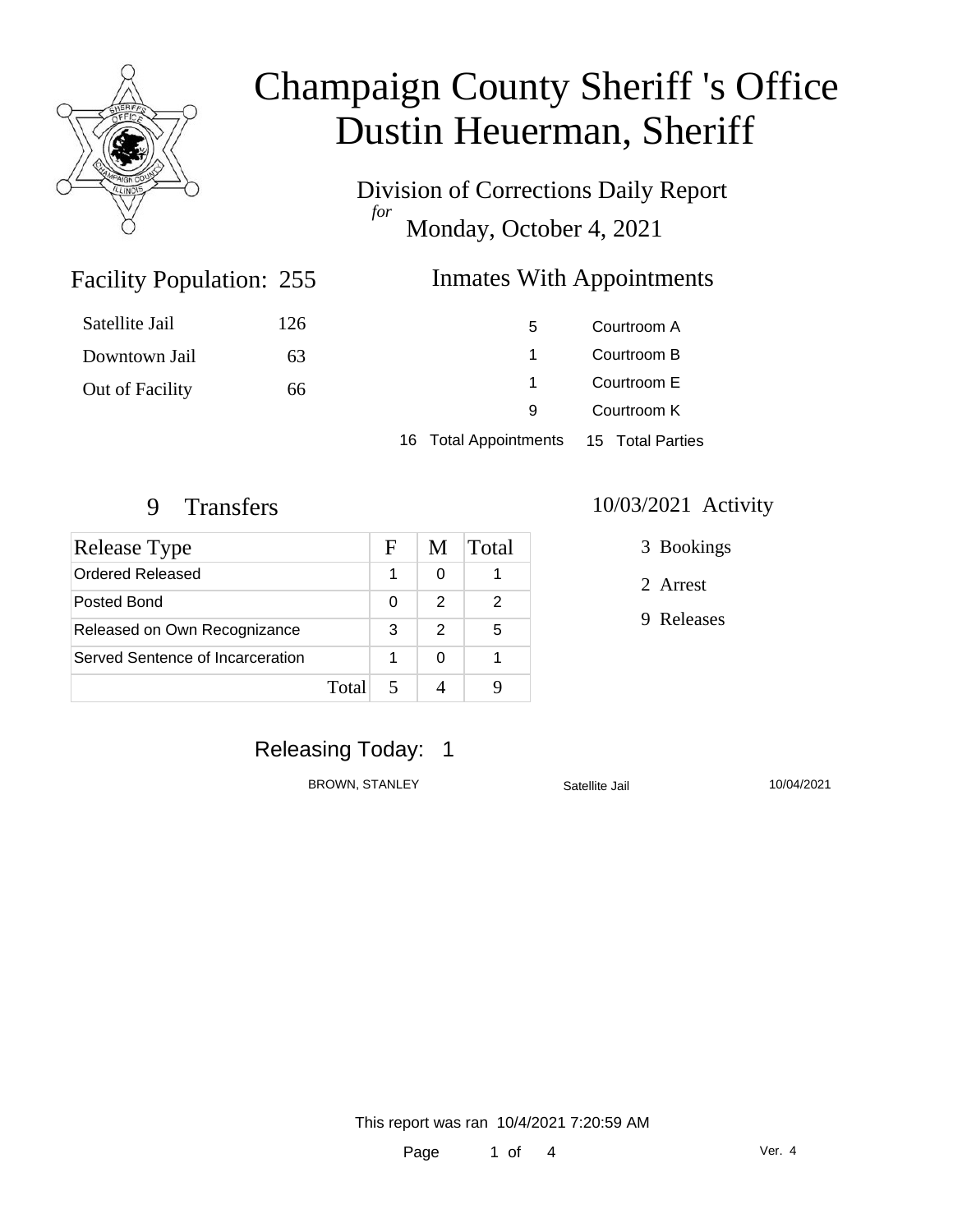

Division of Corrections Daily Report *for* Monday, October 4, 2021

#### Custody Status Count

- Electronic Home Dentention 19
	- Felony Arraignment 9
		- Felony Other 3
	- Felony Pre-Sentence 7
		- Felony Pre-Trial 166
	- Felony Pre-Trial DUI 1
	- Felony Sentenced CCSO 4
	- Felony Sentenced IDOC 20
		- Hold Other 2
		- Hold Sentenced IDOC 1
	- Misdemeanor Arraignment 2
		- Misdemeanor Pre-Trial 3
			- Petition to Revoke 4
			- Remanded to DHS 13
			- Traffic Arraignment 1
				- Total 255

This report was ran 10/4/2021 7:20:59 AM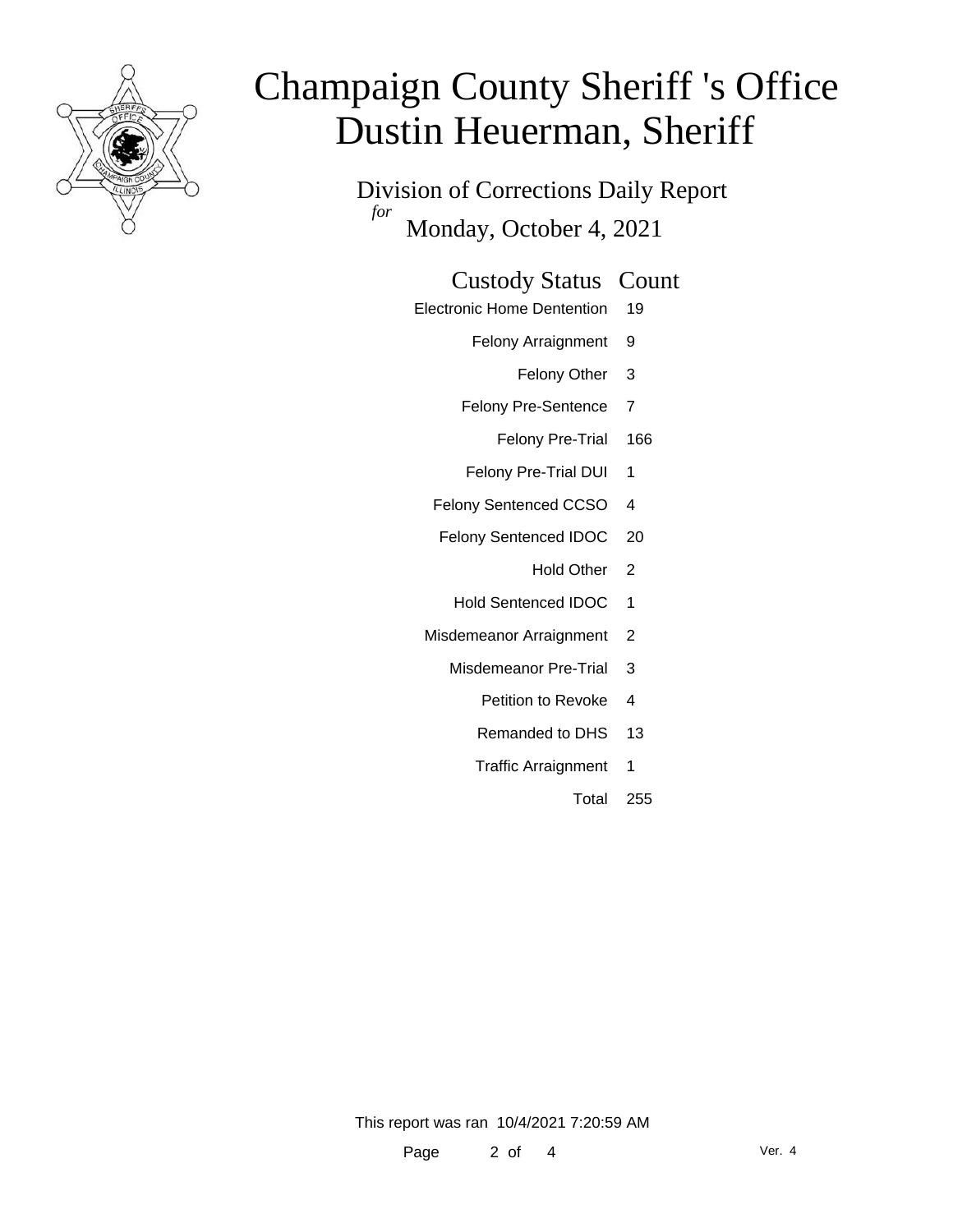

Division of Corrections Daily Report *for* Monday, October 4, 2021

# Inmates With Appointments

| Jailing Party Name           | Location    | Number of Records / Node |
|------------------------------|-------------|--------------------------|
| <b>CLARK, AMY KANANI</b>     | Courtroom K | 1 / Satellite Jail       |
| CONERLY, KIN                 | Courtroom K | 1 / Satellite Jail       |
| DOMINGO-CASTANEDA, FRANCISCO | Courtroom E | 1 / Downtown Jail        |
| <b>GAMBLE, HAKEEM DARION</b> | Courtroom K | 1 / Satellite Jail       |
| HALL, TIGE A                 | Courtroom K | 1 / Satellite Jail       |
| LEWIS, ALEYAH MARSHAY        | Courtroom K | 1 / Satellite Jail       |
| LOPEZ, RICARDO               | Courtroom A | 1 / Satellite Jail       |
| MARSH, PAUL O                | Courtroom K | 1 / Satellite Jail       |
| MORROW, TIANNA               | Courtroom K | 1 / Satellite Jail       |
| SINGLETON, CORRIE DERRELL    | Courtroom K | 1 / Satellite Jail       |
| SMITH, JENNIFER LYNNE        | Courtroom B | 1 / Satellite Jail       |
| SPEARMENT, KENTRELL          | Courtroom A | 1 / Out of Facility      |
| TAYLOR, PHONTEZ ALDRECAUS    | Courtroom A | 1 / Satellite Jail       |
| THATCH, CALVIN ANTHONY       | Courtroom A | 1 / Out of Facility      |
| <b>WELLS, JIAMANTE AMORE</b> | Courtroom A | 1 / Satellite Jail       |
|                              | Courtroom K | 1 / Satellite Jail       |

#### **Transfers**

| ALLEN, TRACEY LADDLE        |  |
|-----------------------------|--|
| <b>BURNS, ALEXIS NICOLE</b> |  |
| <b>BURNS, ALEXIS NICOLE</b> |  |
| CHAPPLE, MEYALE BIANCO      |  |
| FUQUA, ODELLA LOUISE        |  |
| <b>JOSE ORTIZ, EMANNUEL</b> |  |
| ROBINSON, VERONICA DA SHA   |  |
| ROGERS, BERNARD LAROS       |  |

| ALLEN, TRACEY LADDLE        | Posted Bond                      | Satellite Jail |
|-----------------------------|----------------------------------|----------------|
| <b>BURNS, ALEXIS NICOLE</b> | Released on Own Recognizance     | Satellite Jail |
| <b>BURNS, ALEXIS NICOLE</b> | <b>Ordered Released</b>          | Satellite Jail |
| CHAPPLE, MEYALE BIANCO      | Released on Own Recognizance     | Satellite Jail |
| FUQUA, ODELLA LOUISE        | Released on Own Recognizance     | Satellite Jail |
| JOSE ORTIZ, EMANNUEL        | Posted Bond                      | Satellite Jail |
| ROBINSON, VERONICA DA SHA   | Served Sentence of Incarceration | Satellite Jail |
| ROGERS, BERNARD LAROS       | Released on Own Recognizance     | Satellite Jail |

This report was ran 10/4/2021 7:20:59 AM